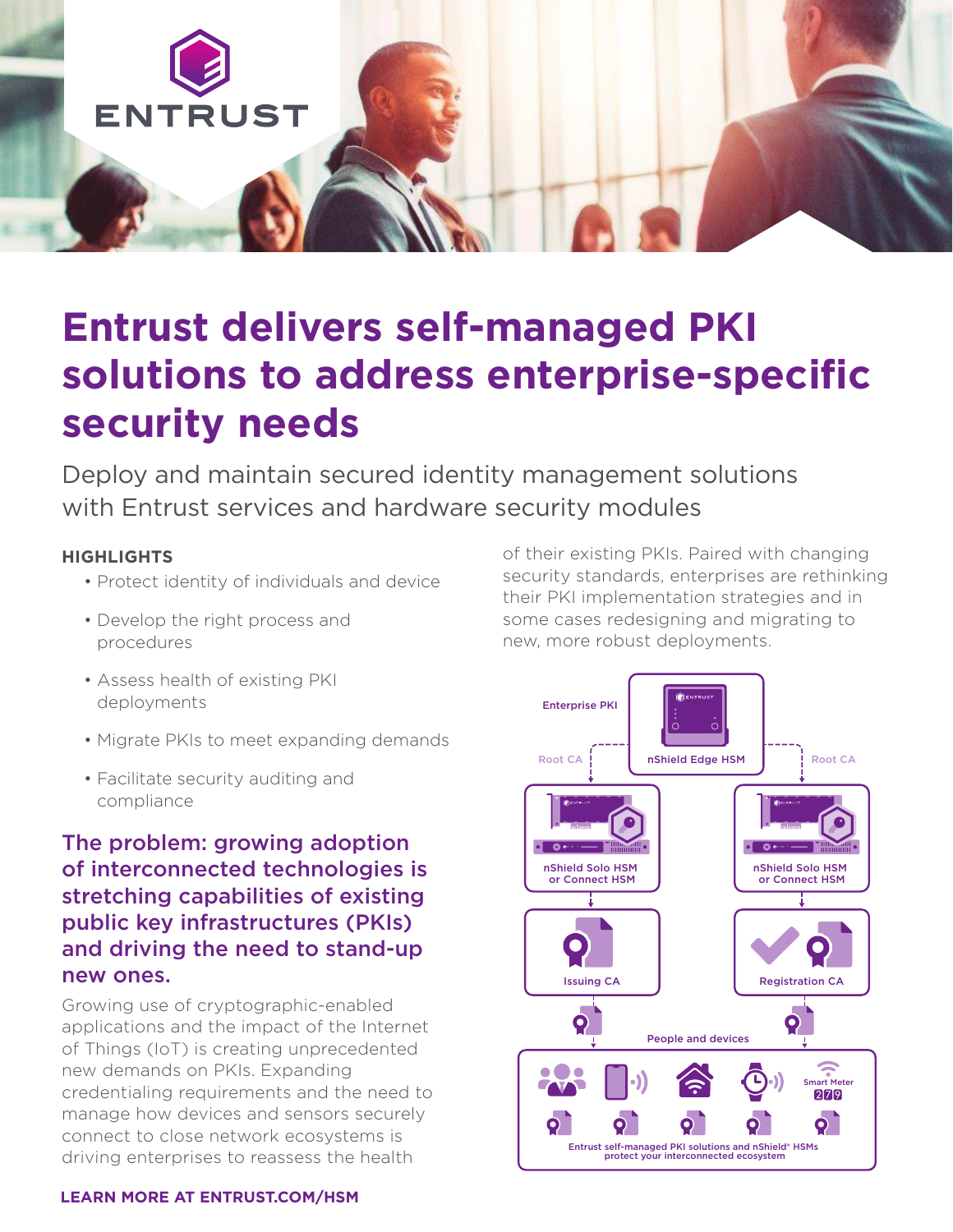#### The challenge: maintaining a strong root of trust across the enterprise PKI that fulfills the operational demands of more security-sensitive applications

With more security-sensitive applications using PKIs, the security of underpinning private keys is essential. According to the 2020 Ponemon Institute PKI Trends Study, the top three applications using digital certificates include SSL/TLS for public-facing websites, public cloud-based applications, and enterprise user authentication. Digital certificates enable identification of applications and devices and authentication into trusted ecosystems. This requires the protection and management of increasing numbers of private keys in an automated and trusted manner.

#### The solution: Entrust self-managed PKI offerings combine consultancy services with the right security hardware to assist customer from requirements definition to deployment and training

Enterprise PKI requirements are typically unique depending on their business, their clients, and the applications they support. Entrust self-managed PKI offerings combine technical expertise in the design and implementation of organizational PKIs, with the security hardware necessary to provide a robust root of trust for the system. Services include initial requirements assessment and development of processes and procedures, together with design and implementation of the infrastructure necessary to ensure customers can deploy PKIs that meet current and future requirements. Consultancy can support operational settings needing high

availability and redundancy, or laboratory environments to assist customers in developing their own PKI skill sets. For customers deploying PKIs for the first time, offerings include documentation and deployment services combined with supporting security hardware. For customers with existing and growing PKI deployments, offerings include health checks, and migration services, including SHA migration service together with security hardware.

Entrust nShield® hardware security modules (HSMs) increase the assurance level of PKI deployments. Designed to protect and manage underpinning private key in a certified isolated environment, Entrust nShield HSMs support PKIs from Microsoft, Red Hat, Entrust, RSA, and Insta using standard cryptographic application programing interfaces (CAPIs).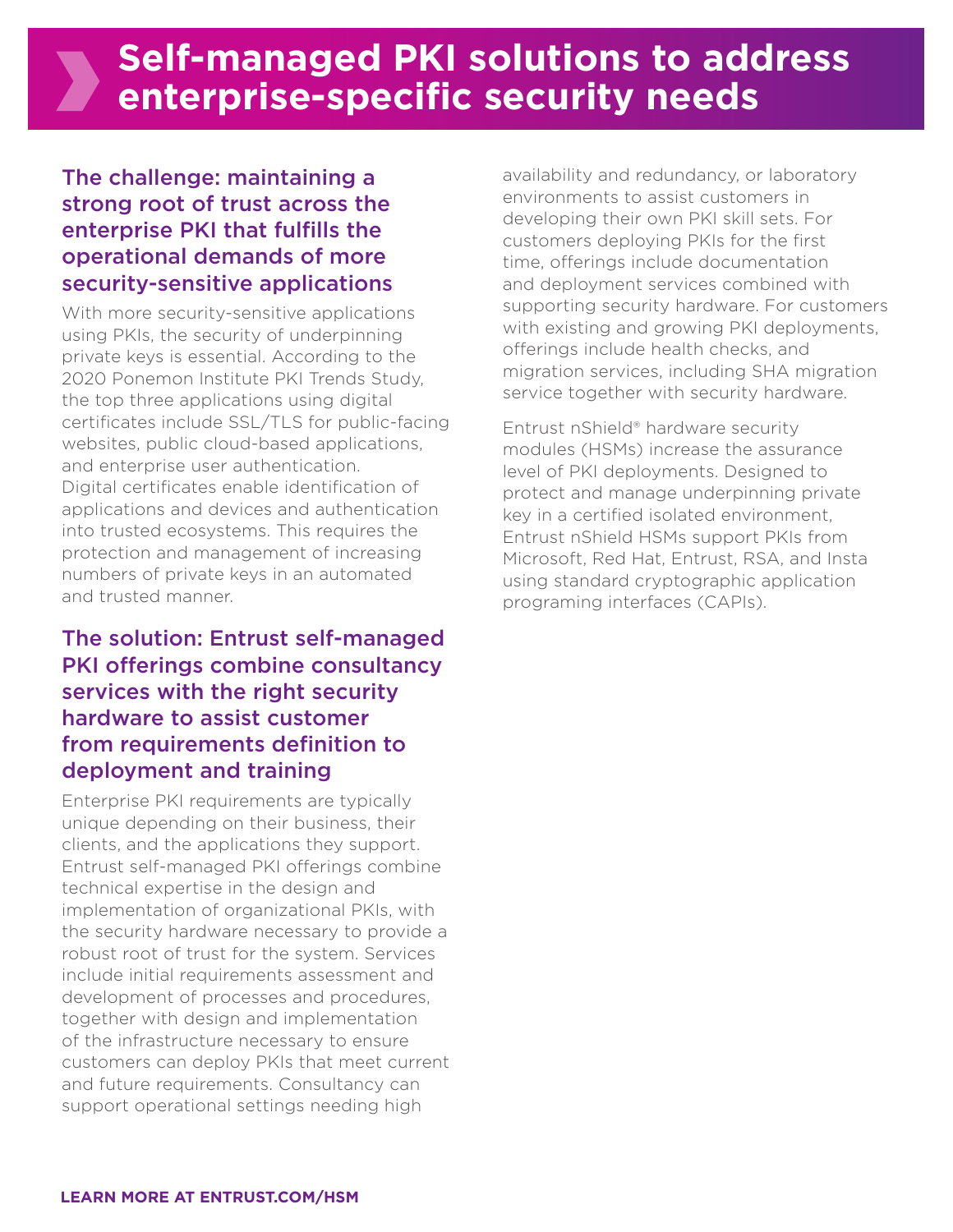## Why use Entrust HSMs with self-managed PKIs

The deployment of more security-critical applications and connected devices is placing increased demand on PKIs, expecting them to not only protect the root certificate authority (CA) private keys of individual and device certificates issued across domains, but also their registration. Organizational PKIs not using HSMs to protect their private keys leave themselves vulnerable to disruption with potential severe consequences. HSMs provide a hardened environment that protects security-critical keys from theft and misuse, and enable their full life cycle management with failover support. Binding certificate issuance to identity checks and approvals using an HSM has been an important lesson learned from CA security compromises. Certified to stringent security standards including FIPS 140-2 Level 3 and Common Criteria EAL 4+, Entrust nShield HSMs:

- Store root CA and enrollment keys in a secure and tamper resistant environment
- Manage administrator access with smart card-based policy and two-factor authentication
- Comply with regulatory requirements for public sector, financial services, and enterprises

### Entrust

Simplifying the management of identity credentials across the enterprise, including virtualized environments, Entrust nShield HSMs help organizations meet audit and compliance requirements such as the Payment Card Industry Data Security Standard (PCI DSS) and the Payment Services Directive (PSD2). nShield HSMs are available in the following models to meet specific customer needs:

- nShield Edge HSM: portable USBattached HSM for offline root CAs and for developer applications
- nShield Solo / Solo+ / Solo XC HSM: embedded PCI Express high performance HSM for servers
- nShield Connect / Connect+ / Connect XC HSM: network-attached high performance HSM for data centers

## Learn More

To find out more about Entrust nShield HSMs visit *entrust.com/HSM*. To learn more about Entrust's digital security solutions for identities, access, communications and data visit entrust.com